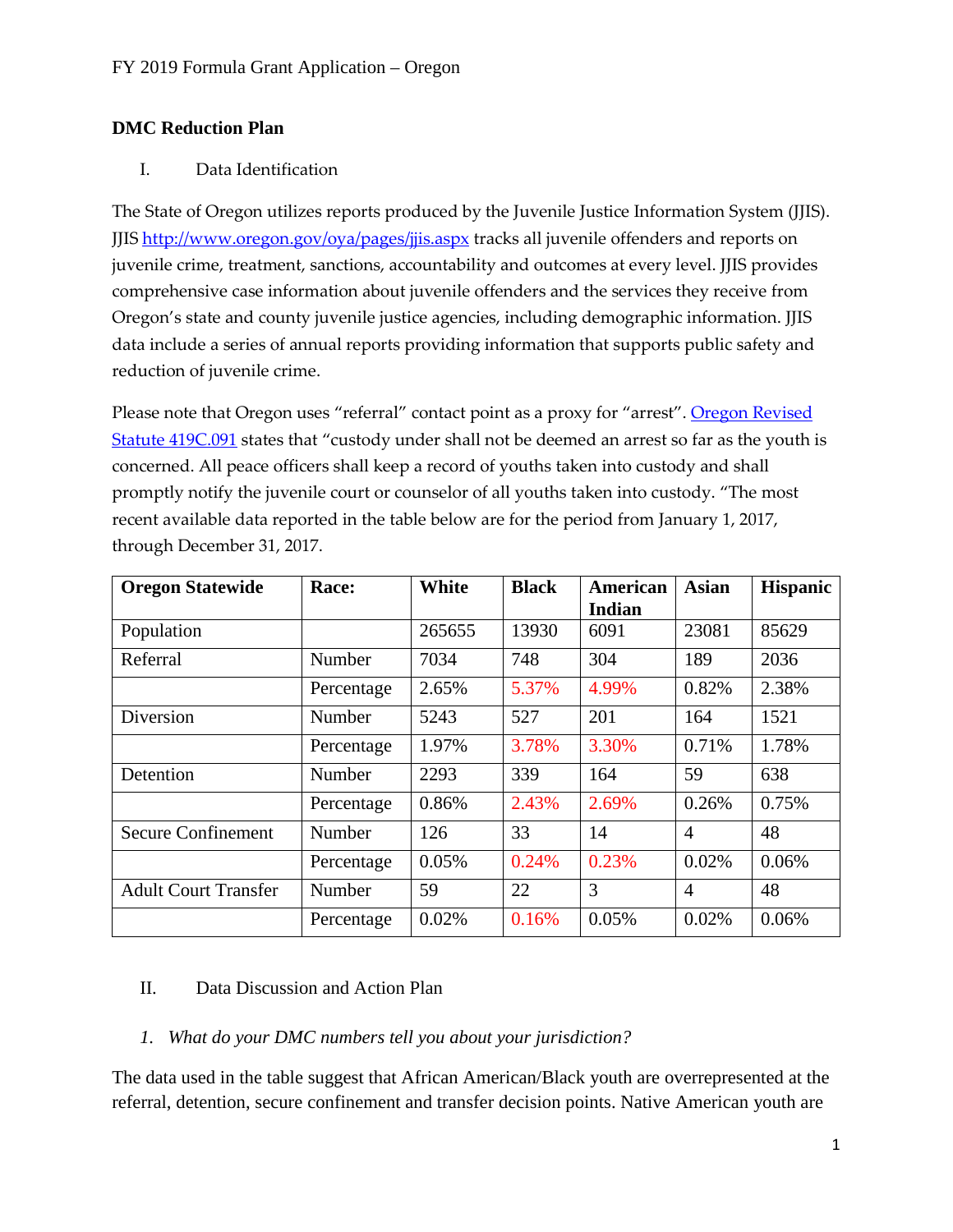overrepresented at referral, detention and secure confinement decision points. Both demographic groups are diverted from the formal processing by the system through diversion programs, which somewhat reduces disproportionality at the subsequent decision points but does not mitigate it.

The statewide comparison data clearly illustrated that there is and has been a constant difficulty with reducing DMC at the referral stage when it came to African American/Black and American Indian or Alaska Native. The data provided shows that even though there is a high number of referrals coming in for these two populations of youth, their cases are diverted very close to the same, if not at a higher, rate as white youth.

Although cases were diverted at a nearly proportionate rate (except for American Indian/Alaska Native youth), secure detention for African American/Black and American Indian or Alaska Native youth were high. Cases resulting in secure confinement and cases transferred to adult court for African American/Black youth.

Factors contributing to the disproportionality will be examined and disparities identified in partnership with state and local partners. Please refer to the action plan below.

*2. What would success in DMC reduction look like for your state?*

Eventual elimination of disproportionate representation of African American and Native American youth at referral, detention and secure confinement decision points in Oregon's juvenile justice system will be a successful long-term outcome. Oregon strives to achieve the state of inclusion and fairness by removing barriers for youth and their families through collaboration across disciplines and commitment to the common goals.

### *3. How much do you want to reduce DMC next year?*

The state of Oregon would like to see a reduction in disproportionality at all decision points for all of the identified demographic groups.

The Youth Development Division will collaborate with state and local juvenile justice and law enforcement agencies to implement the following strategies and actions at a state, local and programmatic levels: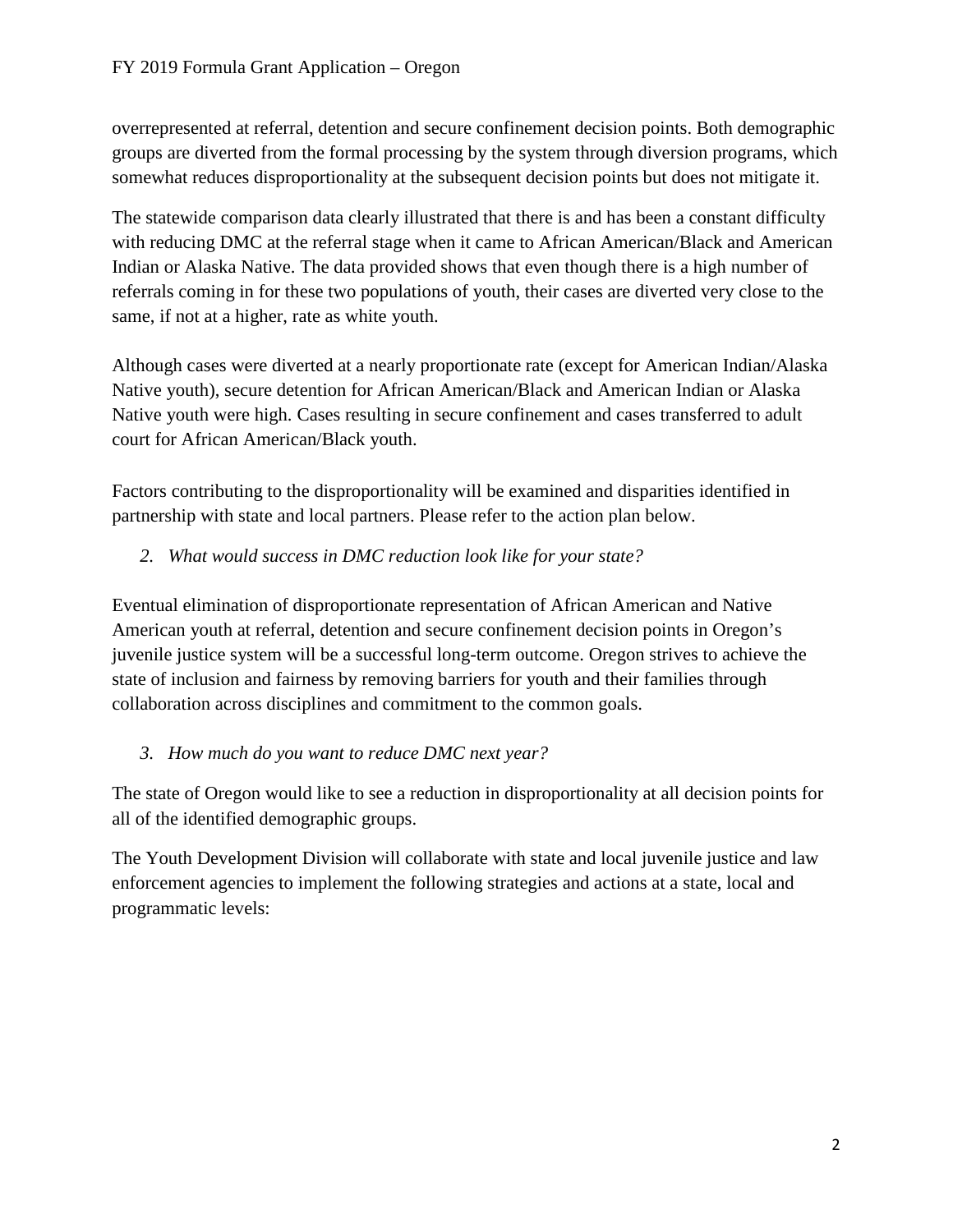| Level of                                                                                                                                                                                                                                                                                 | <b>Goal and Area of Focus</b>                                                                                                                                                                                                                                                                                                          | <b>Strategies and Activities</b>                                                                                                                                                                                                                                                                                                                                                                                        |  |  |
|------------------------------------------------------------------------------------------------------------------------------------------------------------------------------------------------------------------------------------------------------------------------------------------|----------------------------------------------------------------------------------------------------------------------------------------------------------------------------------------------------------------------------------------------------------------------------------------------------------------------------------------|-------------------------------------------------------------------------------------------------------------------------------------------------------------------------------------------------------------------------------------------------------------------------------------------------------------------------------------------------------------------------------------------------------------------------|--|--|
| <b>Activity</b><br>1. Reduce DMC through<br>implementation of systems'<br><b>State</b><br>change initiatives and activities<br>that support minority youth<br>2. Develop partnerships and<br>coalitions to align DMC<br>reduction efforts with Local<br><b>Public Safety Coordinated</b> |                                                                                                                                                                                                                                                                                                                                        | 1. Dedicate a full-time position to lead and<br>coordinate DMC reduction efforts across<br>the state.<br>2. Conduct further data analysis to<br>determine factors contributing and<br>causing disparities at the identified<br>decision points.                                                                                                                                                                         |  |  |
|                                                                                                                                                                                                                                                                                          | Councils (LPSCCs), Oregon<br><b>Juvenile Departments Directors</b><br>Association (OJDDA), Oregon<br>Youth Authority (OYA),<br>Oregon Department of<br>Corrections (DOC), Oregon<br>Department of Education<br>(ODE), Department of Human<br>Services (DHS), Legislative<br><b>Commission on Indian Services</b><br>(LCIS) and others. | 3. Support and coordinate training on<br>Implicit Bias in the Juvenile Justice<br>System for local law enforcement, Oregon<br>State Police, Oregon Youth Authority,<br>county juvenile departments and courts.<br>4. Support annual OJDDA Conference.                                                                                                                                                                   |  |  |
| County &<br><b>Tribe</b>                                                                                                                                                                                                                                                                 | 1. Support local county efforts<br>and provide technical assistance<br>to reduce DMC.<br>2. Support tribal efforts to<br>reduce Native American youth<br>contact with the juvenile justice<br>system.                                                                                                                                  | 1. Identify local jurisdictions with<br>significant disproportionalities and assist<br>with their efforts to identify factors<br>contributing to disparities and to reduce<br>disproportionality at all decision points.<br>2. Collaborate with tribal governments,<br>tribal law enforcement, JCP coordinators,<br>state and local agencies to improve<br>services delivery and outcomes for Native<br>American Youth. |  |  |
| Programs &<br><b>Systems</b><br><b>Intervention</b>                                                                                                                                                                                                                                      | 1. Identify best practices across<br>the nations and provide<br>technical assistance on<br>evidence-based practices and<br>culturally appropriate<br>approaches.<br>2. Engage youth, families and<br>communities.                                                                                                                      | 1. Provide ongoing technical assistance on<br>selection, implementation and monitoring<br>of DMC reduction practices that are best<br>suited for target populations and fit into a<br>local service continuum, as well as<br>systematic improvements.                                                                                                                                                                   |  |  |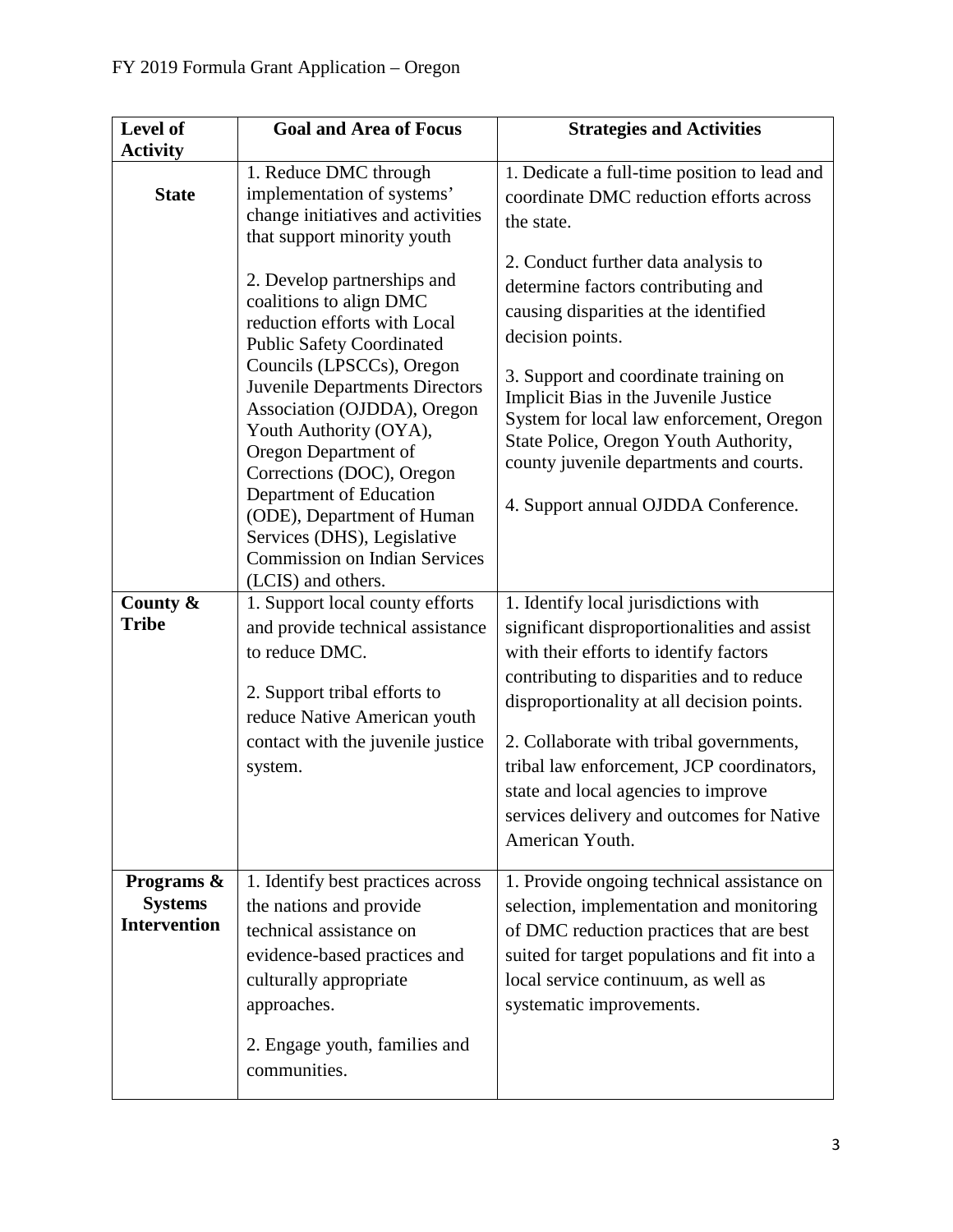|  | 2. Coordinate efforts with local programs |
|--|-------------------------------------------|
|  | serving youth disproportionally affected  |
|  | by juvenile justice involvement.          |
|  |                                           |

### *4. Is that reasonable? If yes, why?*

The State of Oregon, led by Governor Kate Brown, is committed to equity and elimination of disparities across all systems. The State is determined to create a system where all youth have an equal opportunity to thrive and become successful adults.

### *5. What do you need from OJJDP to be successful with your plan?*

Continuing partnership, ongoing communication, technical assistance, and training.

*6. What safeguards will you put in place to ensure that as you work to reduce DMC, you are still protecting the public, holding youth accountable, and equipping youth to live crimefree, productive lives?* 

Equity and diversity do not imply preferential treatment. Equity and diversity mean that all youth, regardless of their racial, ethnic, gender, sexual orientation, socio-economic status, family composition, disabilities, etc. receive fair treatment and processing by the juvenile justice system. Delinquent youth are being held accountable for the crimes they commit and, while in Oregon's juvenile justice system, receive education, treatment, job-development and life-skills necessary to return to their communities and become productive members of society, regardless of their demographics.

Youth Development Division (YDD) has been supporting local efforts through community investments made to promote developmentally appropriate services for youth exhibiting risky behaviors, and reengage youth who are not in school or working with education and/or employment opportunities. The YDD is part of the overall education continuum. The YDD coordinates a unified and aligned system that provides services to school-age children through youth 24 years of age in a manner that:

- Supports educational success;
- Focuses on crime prevention;
- Reduces high risk behaviors; and
- Is integrated, measurable and accountable.

YDD supports services for youth in five main grant categories:

- Youth & Community Grants
- Youth Innovation & Workforce Grants
- Community Schools